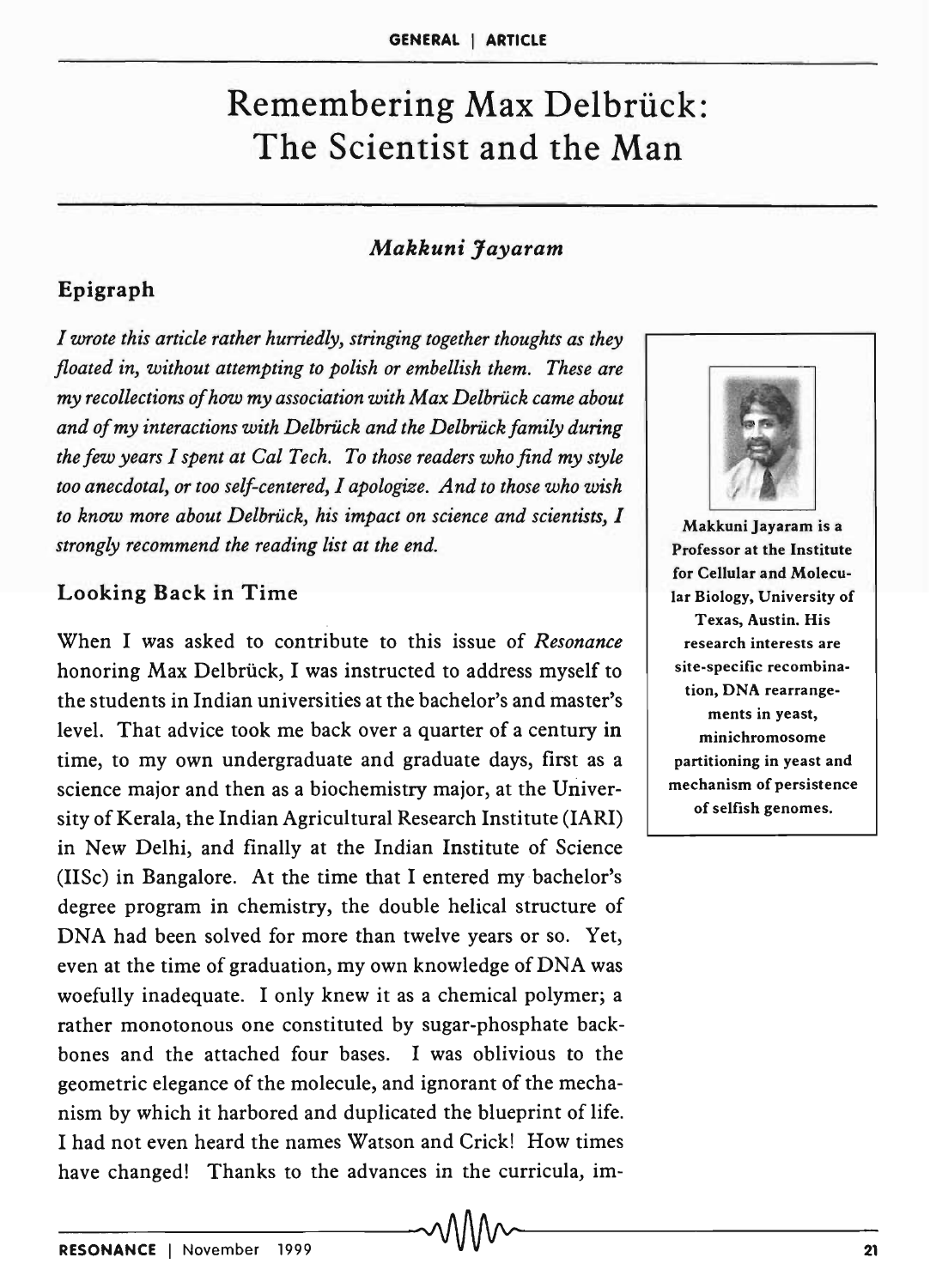provements in teaching methods, the advent of popular science magazines and journals, and the revolution in communication technology, I believe that almost all of the current university students in India (and perhaps a significant fraction of high school seniors as well) have some awareness of the universal impact of molecular biology, genetic engineering and biotechnology. It is amusing, even paradoxical, to note that Max Delbrück, whose work with the bacterial viruses and the fungus *Phycomyces* represented the antithesis of 'big science', had unwittingly provided the intellectual leadership for the *'new biology'* that was to become the latter day *'Molecular Biology'.* In one of the first international congresses that I was exposed to, I heard Delbruck being described as the *'high priest'* of the *'church of molecular biology'!* I wonder how Max would have reacted to that title! (Max abhorred pompousness; he was Max to everybody, his children, his colleagues and even strangers!)

#### Meeting Max Delbrück

My own association with Max came about as the result of a curious set of circumstances and coincidences. By the end of 1976 or early 1977, my wife Rasika (Harshey) and I had finished our PhD degrees, and were on the lookout for postdoctoral positions abroad. Rasika had studied the mechanism of RNA synthesis in *Mycobacterium* in T Ramakrishnan's laboratory in the Microbiology Department at lISe. My own .work was done under Ganguly's supervision in the Biochemistry Department, and dealt with vitamin A and steroid hormone metabolism. While Rasika's work qualified her to be a 'molecular biologist', I most definitely did not fit the bill. Nevertheless, molecular biology fascinated me. I remember the excitement I felt, while still a Master's student at IARI, at hearing the news of the chemical synthesis of a gene by Khorana and his associates. I had toyed with the idea of doing my thesis work with T M Jacob, an ex-colleague of Khorana, who had established his own laboratory at the Bangalore Institute. My first impressions of Jacob (which turned out to be most definitely wrong) were that he was intellectually too placid. I wanted a more rigorous advisor, and

Max abhorred pompousness; he was Max to everybody, his children, his colleagues and even strangers!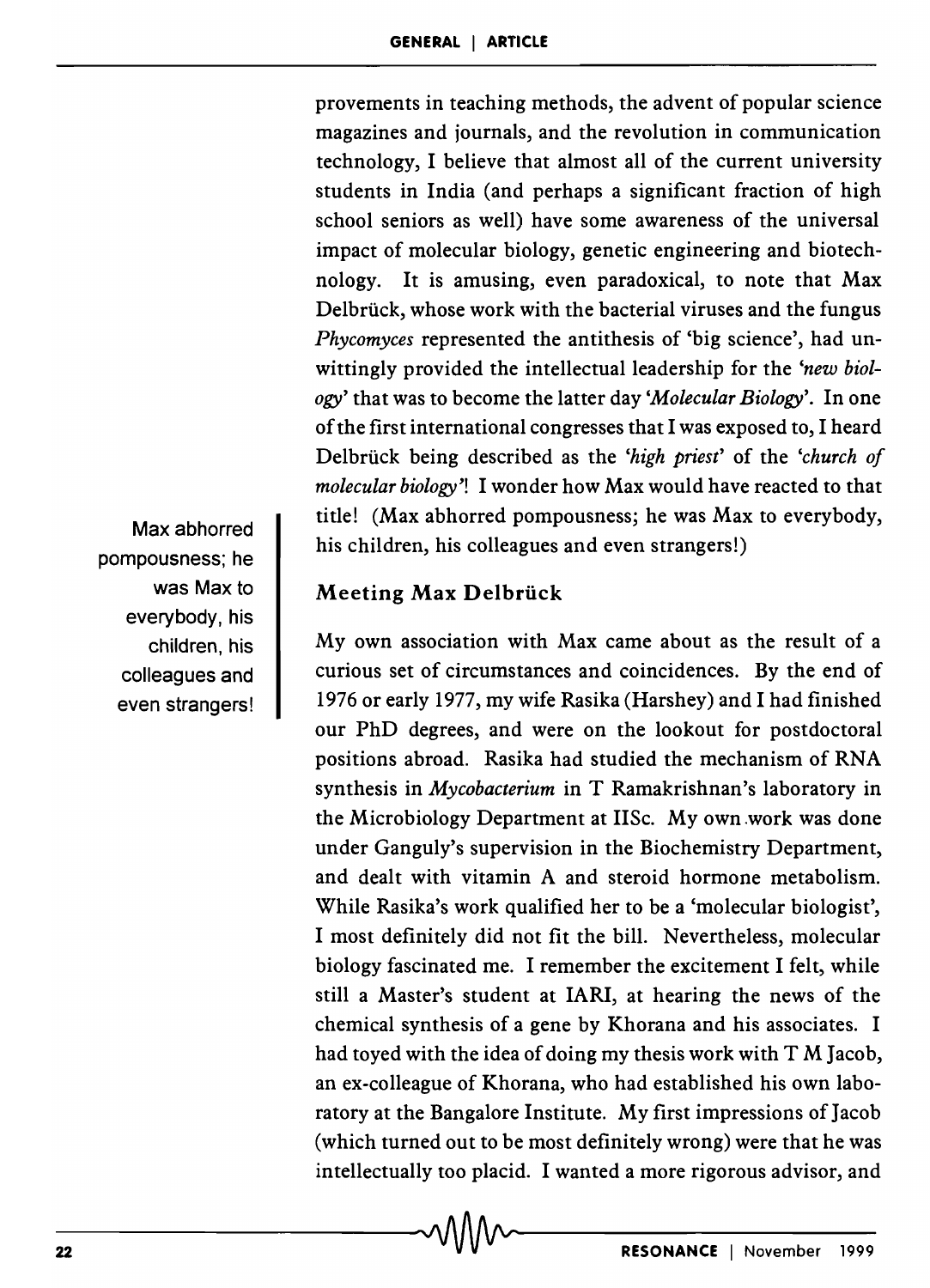in Ganguly received perhaps even more than what I had bargained for! I suspect that Jacob's assessment of my own potential and discipline, as a graduate student was not terribly favorable either. Anyway, I regularly attended, and at times actively participated in the weekly noon molecular biology meetings. I liked the molecular biology approach to addressing and tackling problems; I wanted to be a molecular biologist.

And so I was quite excited (and quite nervous) when Max came to India in early 1977 to inaugurate an International meeting on virology and Ramakrishnan recommended to him Rasika and myself as potential postdoctoral research fellows. I had read here and there about how Schrodinger's book *What* is *Life?* had inspired a number of eminent physicists to explore biology, and how Max was lured by the fascination of revealing new laws of nature unique to the living world. I also knew that his work with Luria on the theory of mutations in bacteria had won him the Nobel Prize in medicine. I knew little, next to nothing, regarding his work on the sensory responses of *Phycomyces.* And so when, one evening during the virology conference, Max took me to his hotel room, introduced me to his wife Manny, chatted briefly about my PhD thesis, and asked me and Rasika to go to Cal Tech and work with him, I was elated. This was my passport to 'molecular biology'! Little did I know that I was in for a big surprise!

### **The Journey in Quest of Molecular Biology**

We arrived in Los Angeles on the fourth of July, 1977, watched the independence day fire works on Santa Monica beach, and were driven to Pasadena the next day by a friend of a friend. Max welcomed us, arranged a room for us at the Athenaeum (the Cal Tech guesthouse), and then by way of introducing us to the members of his laboratory, asked me to give a seminar on my thesis work. This was my first taste of the many weekly 'confession sessions' that were to follow, and that Max loved to preside over. He interrupted me a few times to ask questions, and smiled rather inscrutably as I answered, making me nervous. Later on

Max was lured by the fascination of revealing new laws of nature unique to the living world. His work with Luria on the theory of mutations in bacteria had won him the Nobel Prize in medicine.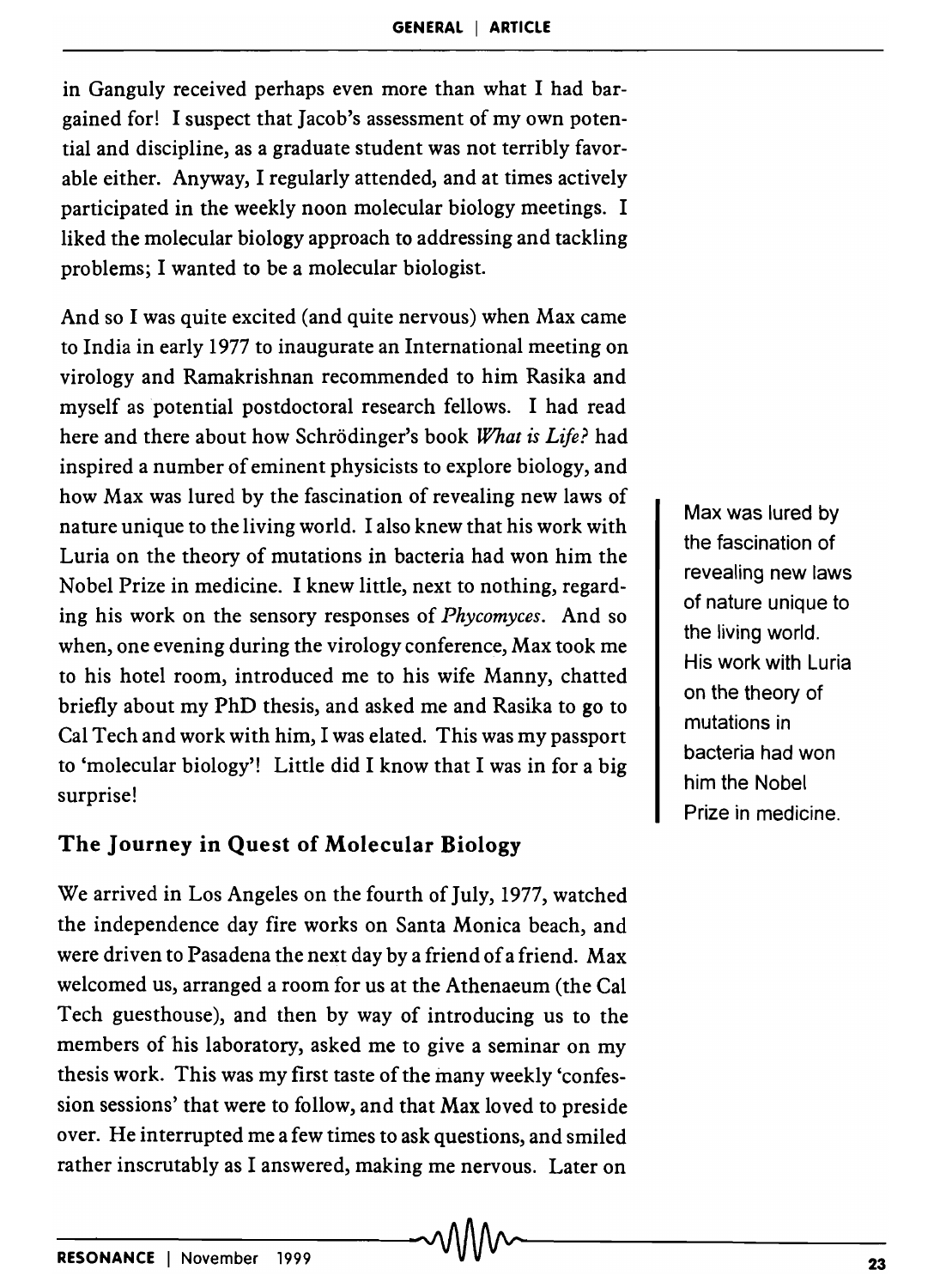Phycomyces is a remarkable unicellular, but multinucleate fungus. It responds with almost astounding sensitivity to a number of external stimuli including light, gravity, stretch, and barriers.

I realized that I could have gotten away with almost anything, for neither Max nor his colleagues knew anything about vitamin A metabolism except perhaps for the role retinol played in vision. Because of my familiarity with isoprenoid biochemistry, I was assigned a project on analyzing the light induced synthesis of *β*-carotene (LICS; pronounced licks) in *Phycomyces*. And Rasika, with her molecular biology training, was given the task of studying the genome organization of *Phycomyces.* After a couple of days of puttering about in the laboratory, I realized that the kind of molecular biology that I had come in search of was missing from the Delbrück laboratory. Except for some modest and quite limited contribution towards analyzing the 'C<sub>o</sub>t' curves' of DNA hybridization, described in Harshey and others (1976), my work at Cal Tech fell completely outside the realm of molecular biology.

### Learning *Phycomyces* Sensory Physiology

Getting started in an American laboratory and getting used to the American way of doing science produced its humorous and mildly embarrassing moments. Disposable pipettes were a novelty. I watched pipettes being used, and immediately being thrown into the trash can. I followed that example, and without realizing the distinction between disposable plastic pipettes and reusable glass pipettes, I dispatched them all to the same trash can. The transgression was quickly discovered, and the culprit unveiled, but the incident was dismissed with some hearty, good-humored laughter. Although my dream of exploring the molecular biology of *Phycomyces* under the tutelage of Delbrück was short-lived, understanding the behavioral responses of *Phycomyces* posed a fascinating challenge. The initial sense of disappointment was significantly ameliorated by this realization.

*Phycomyces* is a remarkable unicellular, but multinucleate fungus. It responds with almost astounding sensitivity to a number of external stimuli including light, gravity, stretch, and barriers (see *Figure* 1). The 'giant' sporangiophore of *Phycomyces* can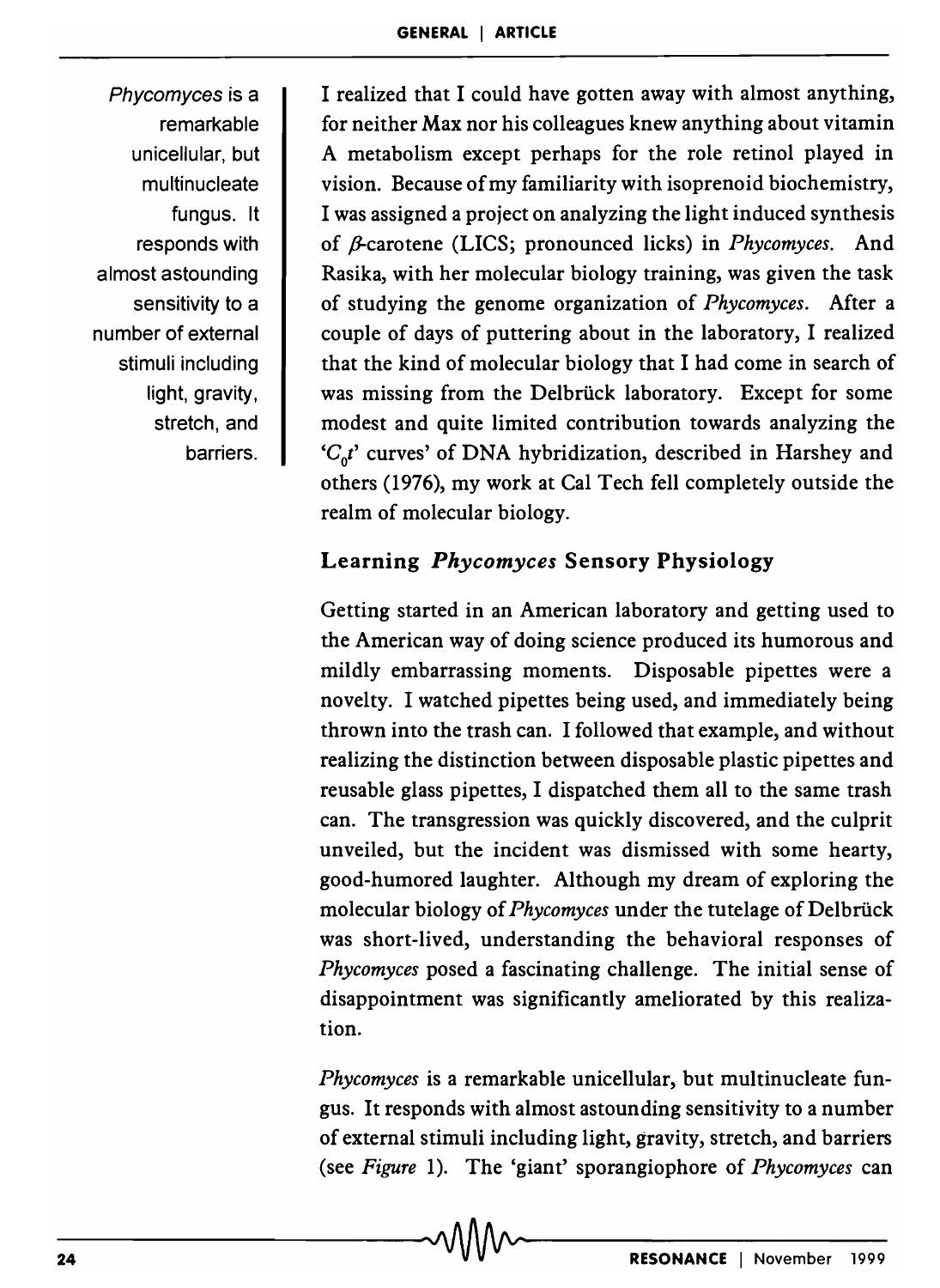

Figure 1. Time lapse pictures showing phototropism (a), negative geotropism (b) and barrier avoidance (c). The progression of the experiments is from top to bottom. Panel b shows wild type Phycomyces (right) and a mutant (left) whose negative gravitropic response is much more rapid. For the experiment in a, red light was used to expose the film. (Reproduced and adapted from Phycomyces, Cold Spring Harbor Laboratory, 1987).

perceive blue light over an amazingly wide range of intensities  $(10^{-8} \text{ W/m}^2$  to 10 W/m<sup>2</sup>), and responds to it by exhibiting positive growth to symmetric illumination (photomeicism), and directed bending to asymmetric illumination (phototropism). The sporangiophore is negatively geotropic, shows positive growth response upon stretch, and avoids solid objects placed in its vicinity. The mycelial responses to outside stimuli are also fascinating. The mycelium responds to blue light by stimulated synthesis of  $\beta$ -carotene, increased initiation of sporangiophores, and enhancement in the formation of sporangia. When mycelia of the opposite sex meet, an elaborate mating ritual is triggered. The mating partners synthesize large amounts of  $\beta$ -carotene, and form special sexual hyphae called zygophores that pair and undergo identical morphological changes to form zygospores. Max and his colleagues (notably Enrique Cerda Olmedo and Arturo Eslava from Spain and Tamotsu Ootaki from Japan) had isolated, and characterized a number of mutants with striking \_\_\_\_\_\_\_\_ ,~AnA~~ \_\_\_\_\_\_ \_\_ RESONANCE I November 1999 v V V V V V" 2S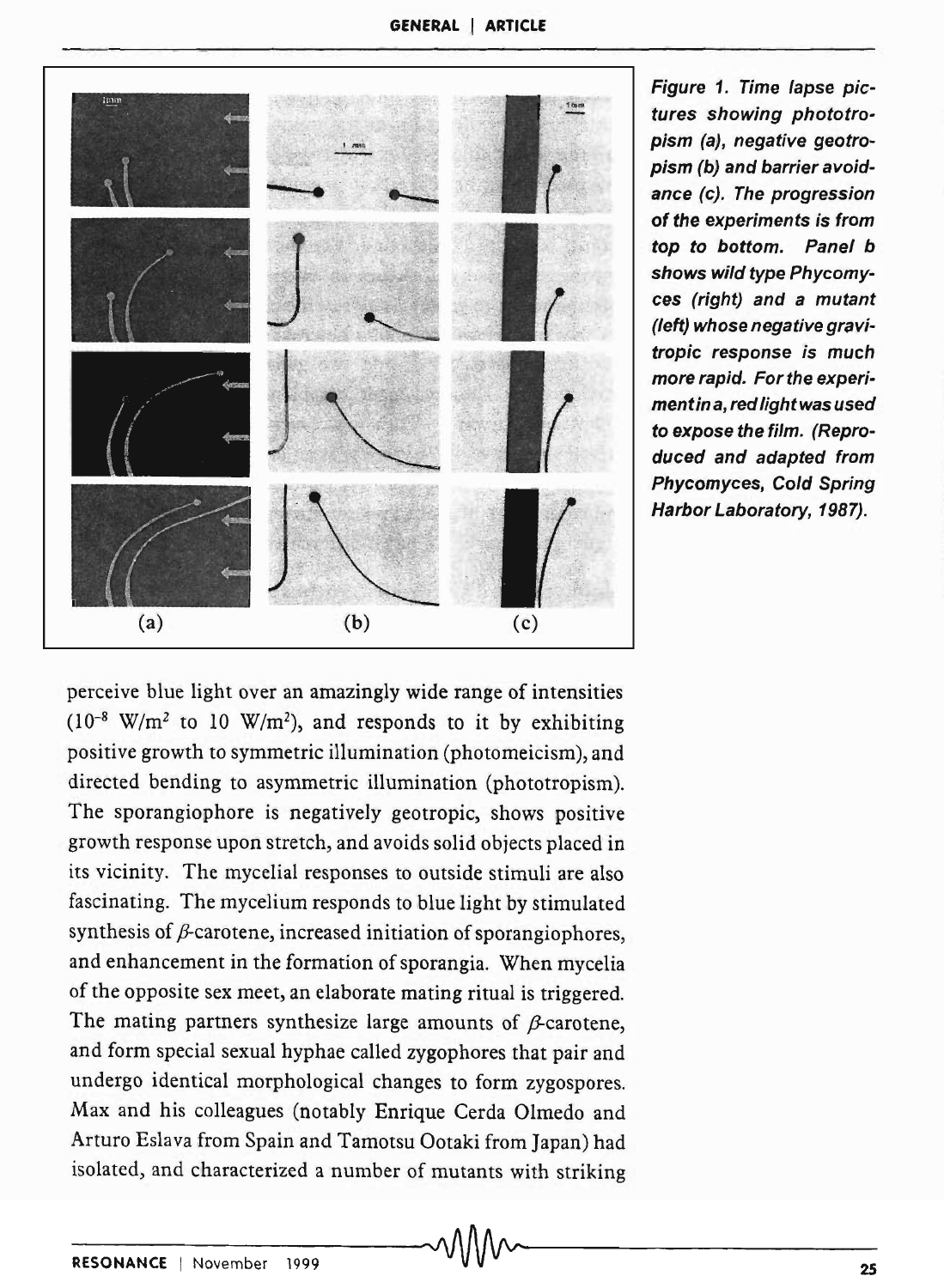defects in several of the sporangiophore responses: the 'nightblind' mutants affected near the input end of the light signal, and the 'stiff mutants affected at the output end. These were classified under the general category of *mad* mutants. The name was an acronym for *Max Delbrück*, but fittingly described their erratic behavior. Although, the multinuclear character of *Phycomyces* posed difficulties in obtaining mutants and performing standard genetic analyses, the clever technique of grafting sporangiophores to obtain heterokaryons (mycelia regenerated from spores containing two genetically marked nuclei) developed by Tamotsu made complementation analyses easy and straightforward. To a newcomer like me, the apparent overall simplicity of *Phycomyces* as an organism (which in some ways turned out to be illusory) contrasted by the multiplicity and complexity of its behavioral attributes was simply too intriguing to ignore. To put it differently, I was hooked.

#### **Light Induced Carotene Synthesis**

One of the early experiments that I did with Max was to quantitate the differences in the amount of  $\beta$ -carotene in *Phycomyces* grown in the dark, and then exposed to defined fluences of blue light [2, 3]. We used a rather ordinary looking, home made device put together by Mike Walsh and David Presti (Mike Walsh ran an electronic shop at Cal Tech, and David Presti was Max's last graduate student) to do this. The whole set-up was housed in a dark chamber placed inside a dark room illuminated by a dim red light under which the experimenter recorded the readings. The photo-balance experiments that I will describe later were also carried out in this dark room. Max had designed a very clever and simple scheme to measure the mycelial carotene content *in vivo* rapidly and in large number of samples. Each layer of mycelium was sampled directly on the petridish by passing successively through it light beams of 455 nm (blue) and 633 nm (red) wavelengths, and recording the intensities of the transmitted light using a photodiode placed under the plate. The rationale was that the absorbance of the mycelium in the red represents the growth of mycelium ( $\beta$ -carotene does not absorb

The clever technique of grafting sporangiophores to obtain heterokaryons (mycelia regenerated from spores containing two genetically marked nuclei) developed by Tamotsu made complementation analyses easy and straightforward.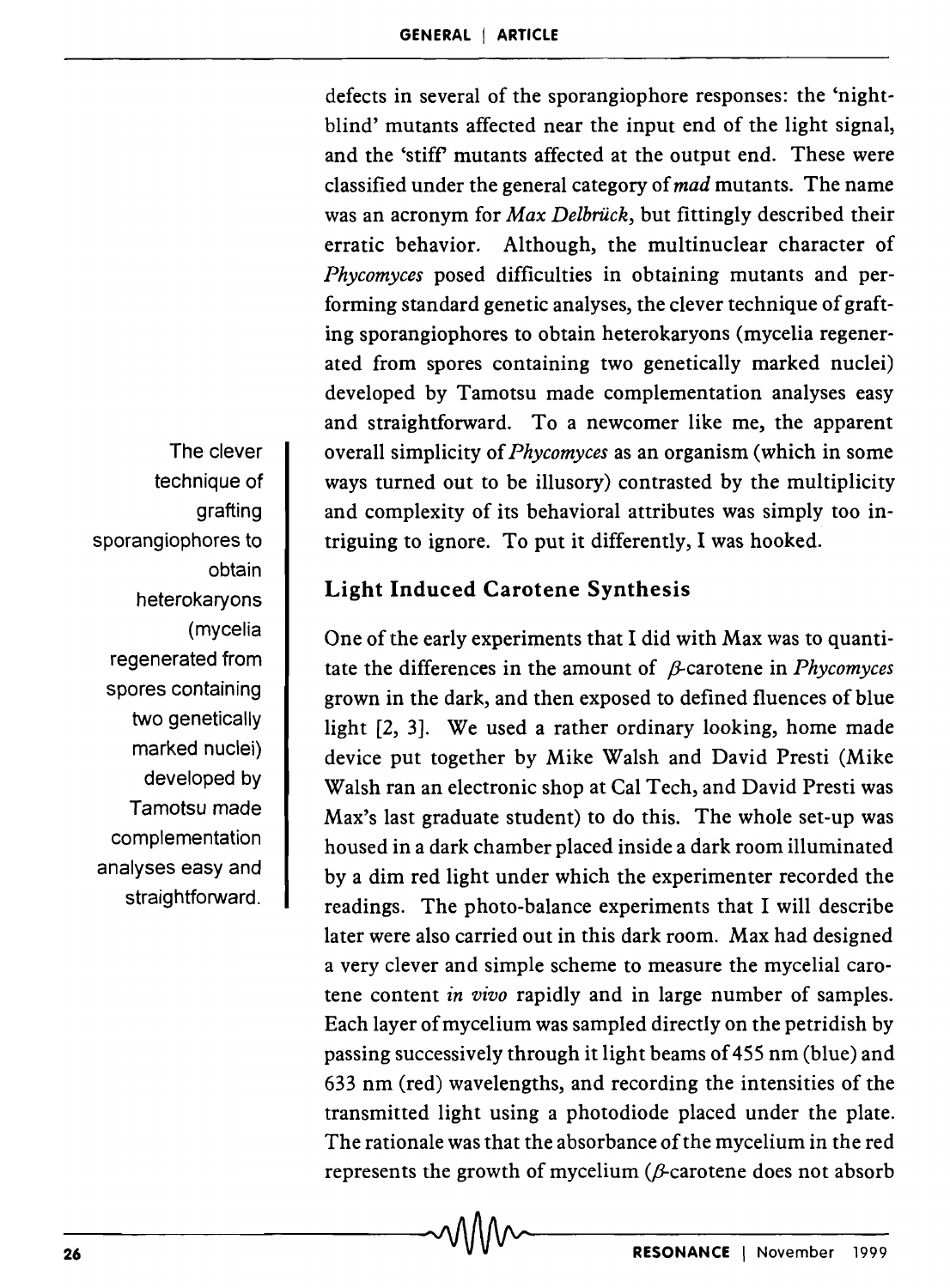in this region of the visible spectrum), or non-specific absorbance. On the other hand, the blue absorbance represents the sum of the growth and the  $\beta$ -carotene content. From a set of data points obtained with a reasonable number of plates, one could easily derive a linear regression curve between  $\log I_R (I_R = \text{inten-}$ sity of red light) and log  $I_B (I_B = \text{intensity of blue light})$ . By doing this for a set of unirradiated control plates and plates subjected to blue light illumination, one could estimate  $A_{\text{LICS}}$  the absorbance due to light induced carotene synthesis. In other words, for a pair of unirradiated and irradiated mycelial mats of identical red absorbance (equal growth), the difference between their blue absorbance values is a measure of the amount of  $\beta$ carotene produced in response to the light treatment. Using this method, I was able to show that LICS was a biphasic response in *Phycomyces* consisting of low fluence response and a high fluence response. Furthermore, the former was insensitive to inhibitors of transcription and translation (now, there is a bit of molecular biology!), while the latter was almost completely eliminated by them. With my biochemical bent of mind, I was mistrustful of the measurements, although the data looked clean. So with a small set of samples, I redid the assays by laboriously extracting carotenes from the mycelium using petroleum ether, and measuring the  $\beta$ -carotene absorbance with a spectro-photometer. The close agreement between the two methods surprised and delighted me at the same time. The cleverness of the physicist had so remarkably and so effectively reduced in time and effort, the burdensome chore of the biochemist! If I recall correctly, I also showed that in one of the interesting regulatory mutants for carotene synthesis, the low fluence LICS was wiped out whereas the high fluence response was preserved. Overall, a model in which the two responses were mediated by two separate photoreceptors could accommodate the results. The primary blue light photoreceptor of *Phycomyces,* believed to be a flavin receptor, was responsible for the predominant high-fluence form of LICS. By contrast,  $\beta$ -carotene itself seemed to serve as the photoreceptor for its own synthesis under low light fluence. As far as I know, this was the first time that biphasicity has been

The cleverness of the physicist had so remarkably and so effectively reduced in time and effort, the burdensome chore of the biochemist!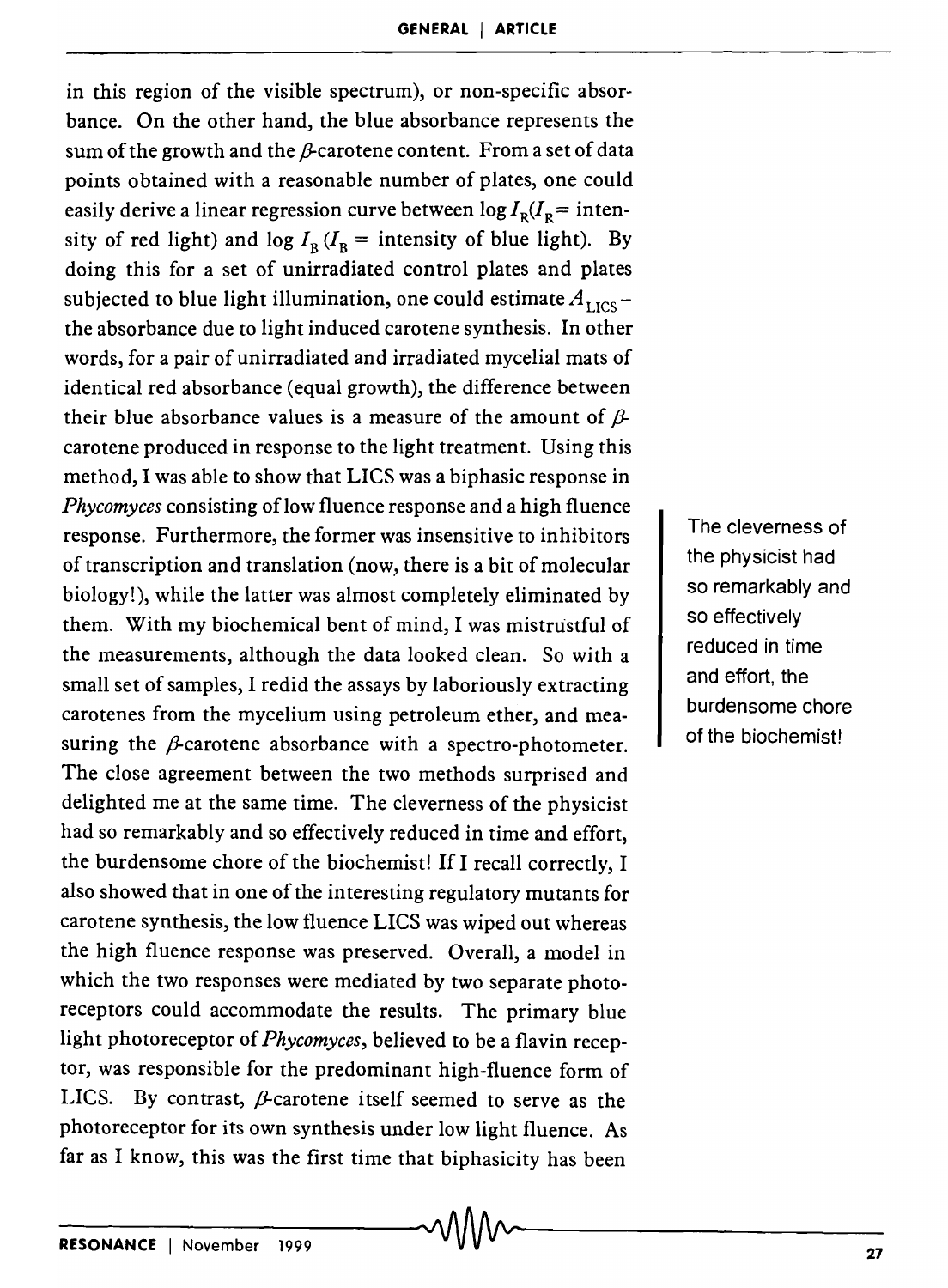The actual experiment consisted in placing a live, growing sporangiophore (normal or doped) between a blue light source of fixed intensity and a green light source of variable intensity

revealed for a behavioral response in *Phycomyces.* I believe that certain other responses such as photophorogenesis (initiation of sporangiophore formation in response to light) were also found to follow suit, particularly in the work of Enrique and colleagues.

## The Phototropic Neutrality Experiment: Blue Light-Green Light Balance

I also carried out a set of phototropic balance experiments aimed at characterizing indirectly the *Phycomyes* 'photoreceptor' for blue light photoresponses. If the primary photoreceptor is riboflavin, as it is generally thought to be, one might be able to substitute it by a flavin analog, which has a different absorption spectrum, say shifted to the green side of the spectrum. If the new photoreceptor were biologically active, a doped sporangiophore should be able to see green light better than a normal sporangiophore. This argument was originally formulated by Jose Reissig, and became testable when Max obtained a generous gift of the analog roseoflavin from a German laboratory. Wild type *Phycomyces* could grow in medium containing roseoflavin, although growth was somewhat inhibited. This was a good sign, indicating that the compound was indeed taken up by the fungus and presumably incorporated into flavoproteins. At least some of the substituted proteins would be expected to act less efficiently than their wild type counterparts, accounting for the slower growth phenotype. Furthermore, a riboflavin auxotroph of *Phycomyces* could also be grown in the presence of various ratios of riboflavin and roseoflavin exogenously supplied in the medium. The actual experiment consisted in placing a live, growing sporangiophore (normal or doped) between a blue light source of fixed intensity and a green light source of variable intensity *(Figure* 2). Every so often, one would test which light source the sporangiophore was bending towards. If it were bending towards blue, the intensity of the green light would be turned up. If it were bending towards green, the intensity would be turned down. By following this protocol, for each sporangiophore one could enforce phototropic neutrality,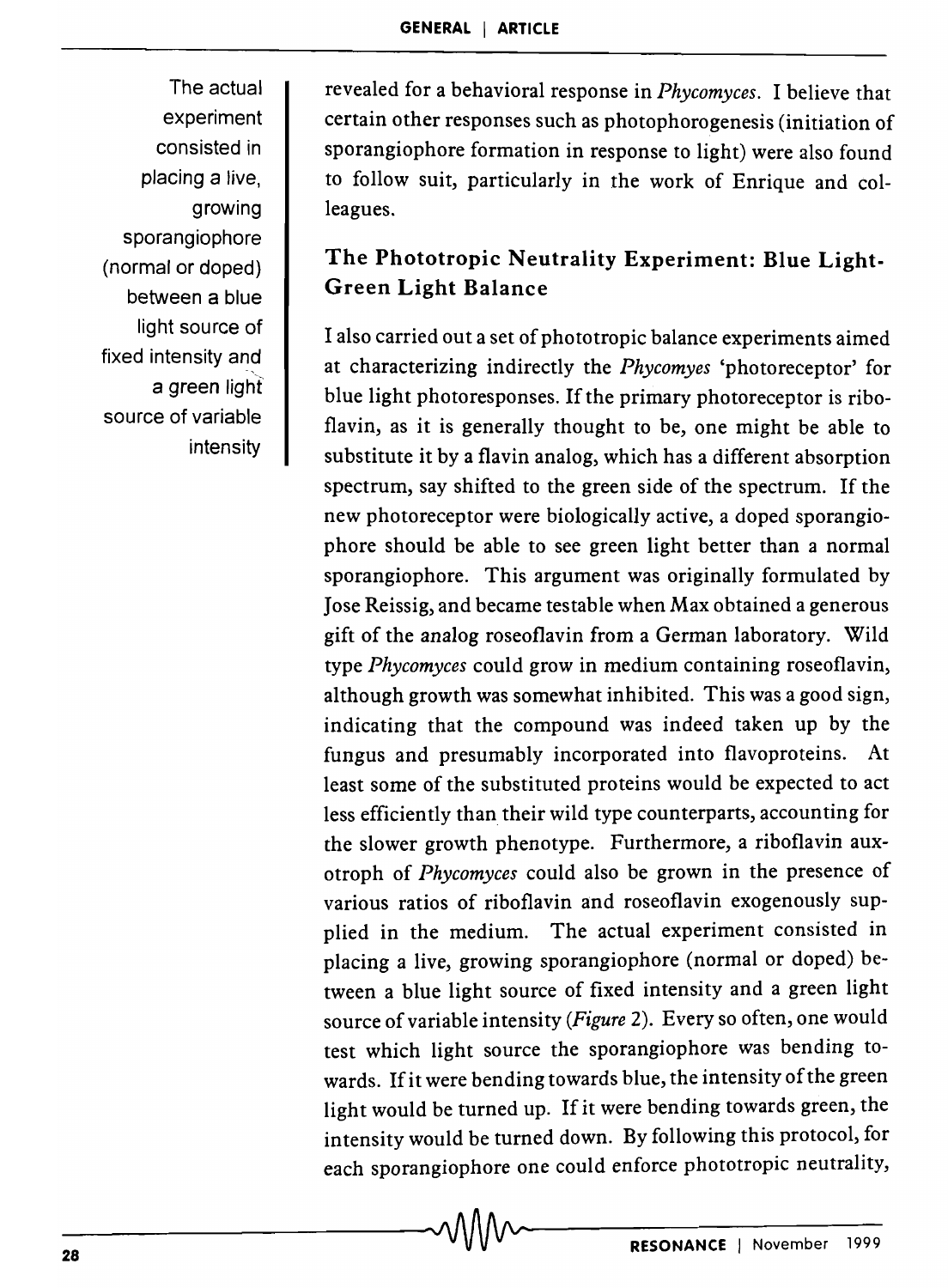

Figure 2. The experimental set-up for the photoneutrality experiment is given schematically. The goal of the experiment is to match the green and blue light intensities (as perceived by Phycomyces) so that the sporangiophore grows straight. Any imbalance would cause the sporangiophore to bend towards one source or the other (indicated by dashed lines).

that is, the sporangiophore would see both lights as equally bright and grow straight (without bending towards either light source). At times, the assays would become quite tricky and frustrating as, after several hours of struggle, one would just not find the right balance point. Interminable patience and tenacity were an absolute prerequisite! From a large number of measurements, it was apparent that there was a clear trend: the roseoflavindoped sporangiophore indeed balanced the blue light at a slightly lower intensity of the green light than did the normal sporangiophore. Manfred Otto, who was trained as a flavin biochemist, was brave enough to redo the neutrality assay using the riboflavin auxotroph grown in carefully titrated ratios of riboflavin and roseoflavin. His results were cleaner, and confirmed my earlier observation. The data fitted two possible explanations. Either the roseoflavin was substituted in a large fraction of the photoreceptor but the quantum yield from the new receptor was quite low; or, the substitution was poor but the quantum yield was normal or close to normal [4].

## Application of Molecular Tools to *Phycomyces*  Sensory Behavior

Max's real dream was to understand sensory physiology using molecular tools. He was constantly seeking colleagues who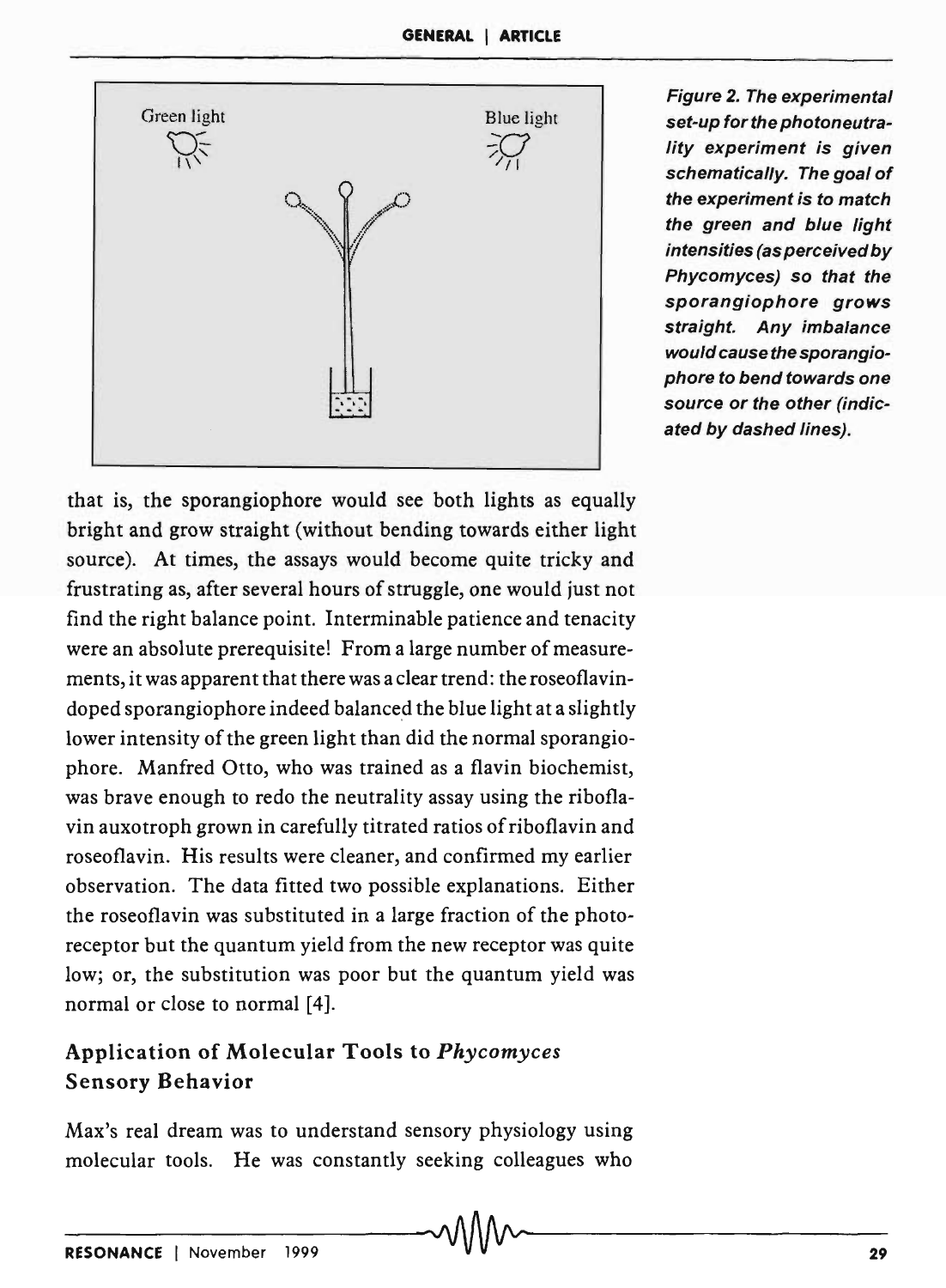might help him achieve this goal. My own departure from the *Phycomyces* and entry into yeast molecular biology had Max's blessing. This was the time that gene manipulation methods were being applied to yeast with remarkable success. The yeast plasmid called the 2 *micron circle* was proving to be a valuable tool in the construction of plasmid vectors that could be shuttled between yeast and *E. coli.* Max encouraged me to study the yeast plasmid and explore the yeast system in more detail with the hope that we might be able to exploit the technology to clone and characterize the sensory genes of *Phycomyces.* And so it was that I took up my second postdoctoral stint with James Broach who was the *expert* on the 2 micron plasmid. My own independent career in science was largely moulded by what I learnt in the Broach laboratory. This was the 'real molecular biology', the stuff of my dream that had eluded me for so long! And it has stood me in good stead ever since.

I did make a brief attempt to return to *Phycomyces.* With much help from a Spanish colleague, Jose Revuelta, we succeeded in setting up a method for gene transfer in *Phycomyces* (albeit an extremely inefficient one), and cloned a *Phycomyces* gene and characterized its organization (the gene coding for a multifunctional enzyme in the tryptophan biosynthetic pathway). However, much to my surprise, our efforts were not well received by at least a section of the *Phycomyces* community. Arturo and Enrique and their colleagues had also become interested in *Phycomyces* molecular biology. In fact, Arturo's group had developed a low efficiency transformation system contemporaneously to us. Having stayed away from the field for three or four years, I had become an outsider to the *'Phyco* group'. The fact that Jose was Arturo's graduate student and was now my colleague added to the mistrust of the Spanish groups. Max was no longer around, and as is often the case with the passing of a strong patriarch, the unity and cohesiveness of the family was not quite the same any more. I have not seriously considered studying *Phycomyces* since. One reason for this was, of course, to avoid creating ill will. A second and a more practical one was the

Max encouraged me to study the yeast plasmid and explore the yeast system in more detail with the hope that we might be able to exploit the technology to clone and characterize the sensory genes of Phycomyces.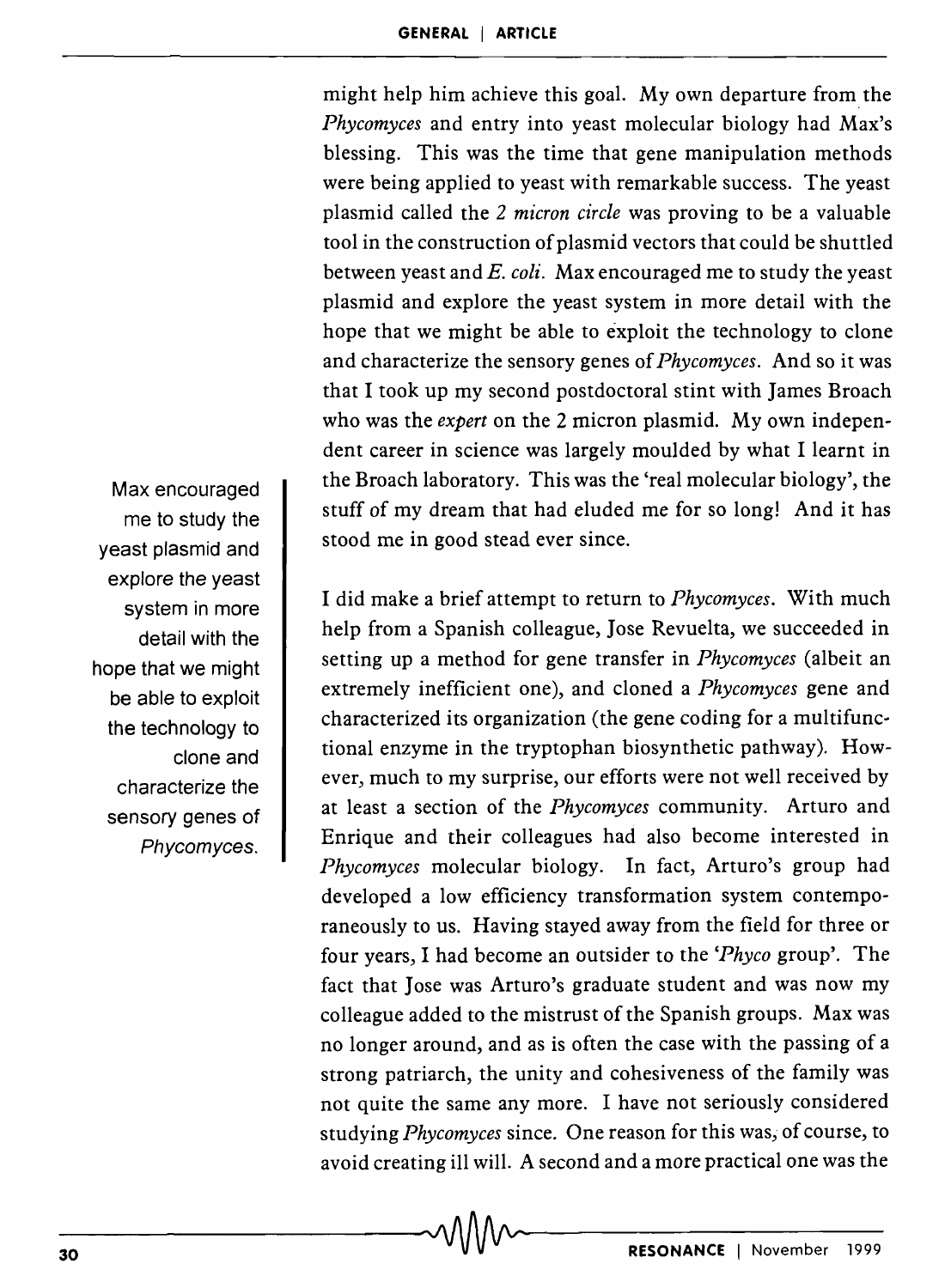general apathy towards *Phycomyces* on the part of the federal funding agencies. *Phycomyces* had earned a reputation (perhaps undeservedly so) as a genetically intractable organism. And with the advances in the molecular genetics and biology of plants such as *Arabidopsis,* the science pundits were challenging the rationale for using *Phycomyces* as a model system for exploring photophysiology. Sad to say that support for *Phycomyces*  work in the States has all but dried up. And one wonders whether the day will ever come when some brave maverick scientist, breaking away from conventional wisdom, will unveil the molecular secrets behind *Phycomyces* phototropism, photomeicism and barrier avoidance! Were it to happen, Max would be both pleased and amused.

## Max Delbriick: His Love of Science and Zest for Life

The two and a half years I spent in the Delbriick laboratory were a unique experience for me. In a practical sense, it certainly did not prepare me for the kind of research career that I had come to pursue. When I came out of the Delbriick world and entered the land of the real molecular biology, I found myself to be a misfit. It took me a while to regain my bearings, and the process of adjustment was not painless. Nevertheless, the time spent at Cal Tech was well worth the while. It exposed me to Max the scientist and the man. At first I was in awe of him, too much so to be intellectually productive. The manner in which his brilliant analytical mind (no doubt influenced by its training in physics) perceived and tackled problems set forth a lofty example to aim at, even though an impossible one to achieve. Max was as critical of his own experiments as he was of everyone else's. The weekly group meetings (the confession sessions) revealed Max's penchant for critical thinking, and his intolerance for intellectual indifference. His impatience with poorly organized scientific presentations made him come off occasionally as mean and uncharitable. And this, I was told, was a mellowed Max. There were stories aplenty about how Max in his younger days had prided himself in intimidating many a The manner in which his brilliant analytical mind (no doubt influenced by its training in physics) perceived and tackled problems set forth a lofty example to aim at, even though an impossible one to achieve.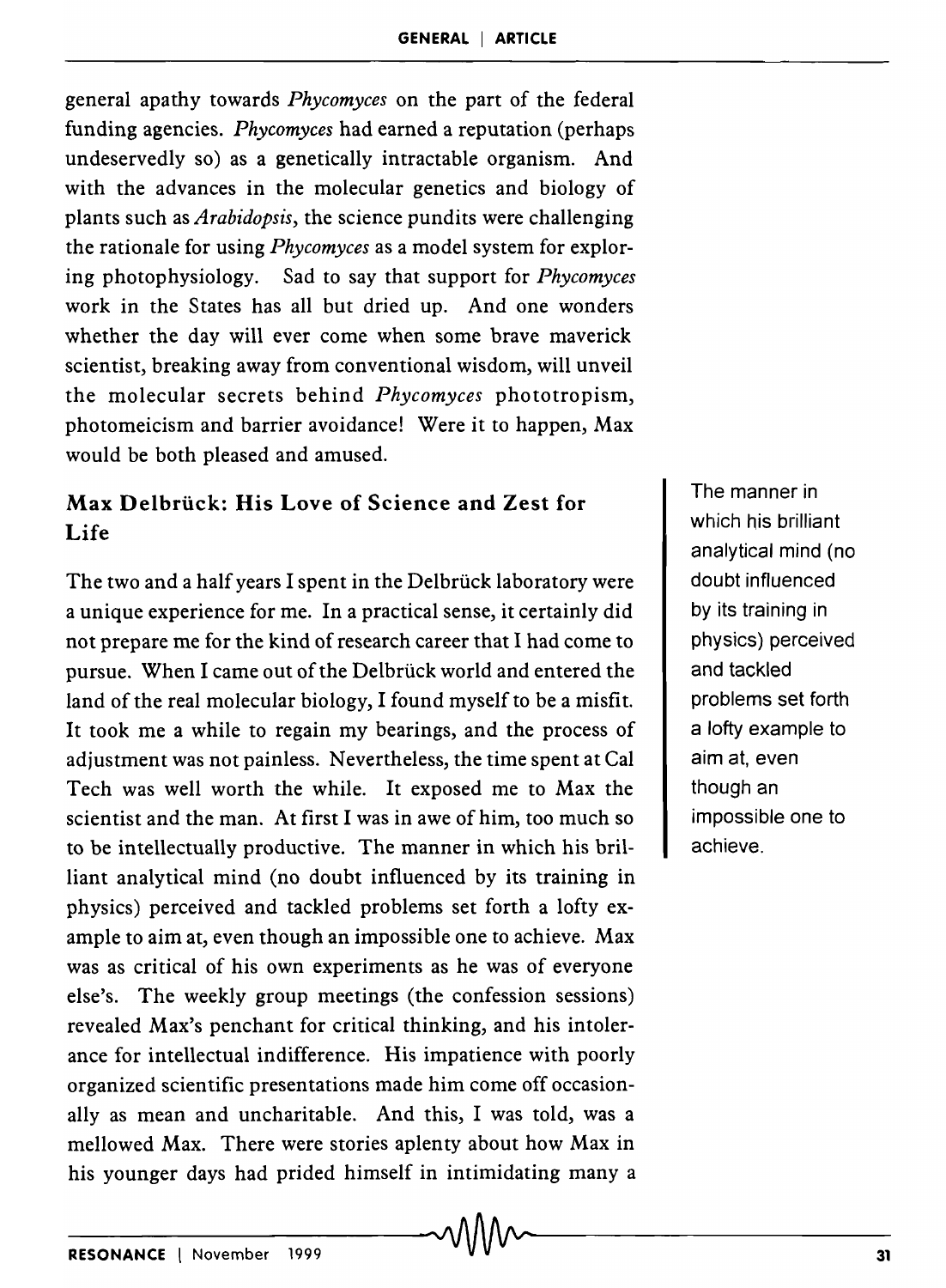Max's oft-quoted riposte to his colleagues, "I do not believe a word of if' was almost always a wellmeaning challenge to them to prove him wrong.

1 Reviewed in this issue.

Delbrück's elegant work with Luria on phage mutations had set a yardstick by which other experiments of that time in the phage field would be gauged.

seminar speaker at Cal Tech. However, beneath this harsh and overbearing scientific exterior was a kind and generous human soul, caring and sympathetic. I experienced it first hand during a difficult period of time when my own faith in personal trust and loyalties was seriously challenged.

What was most striking about Max as a scientist was his almost insatiable enthusiasm for intellectual pursuits. Max's oft-quoted riposte to his colleagues, "1 *do not believe a word of it"* was almost always a well-meaning challenge to them to prove him wrong. Having been shaped in his formative years by the cultural and intellectual tradition of Europe, and having enjoyed the unrestricted freedom to exercise them in America, Max combined the best of both worlds. His mind often transcended the practice of everyday science, and grappled with difficult epistemological, philosophical and even theological questions. He dealt with several of these issues in a course on 'evolutionary epistemology' that he offered to students during his final years at Cal Tech. Thanks to the efforts of Gunther Stent, Peter Fisher, Solomon Golomb, David Presti and Hansjakob Seiler, these lectures (or essays) have been organized into a book called *Mind from Matter?l.* The title reflects Max's obsession with the question of how a 'mind' capable of the most profound intellectual and artistic pursuits could have arisen from lifeless matter and evolved by a Darwinian process.

Unlike the molecular biologist of today, who at the end of a hard day's work, carries more of it home in his/her brief case, Max was always keen on finding time for relaxation. He often warned us against confusing 'hard work for hard thinking'. Family and friends were of utmost importance to him. There were many gatherings organized by Manny in the Delbriick garden that included the Delbriick family, the neighbors, prominent visiting scientists, and of course members of the Delbrück laboratory. The party usually started with outdoor activities like volleyball and badminton, followed by dinner, and then retreat in the Delbrück house for fireside chats and parlour games. And there were the frequent hiking trips to the mountains outside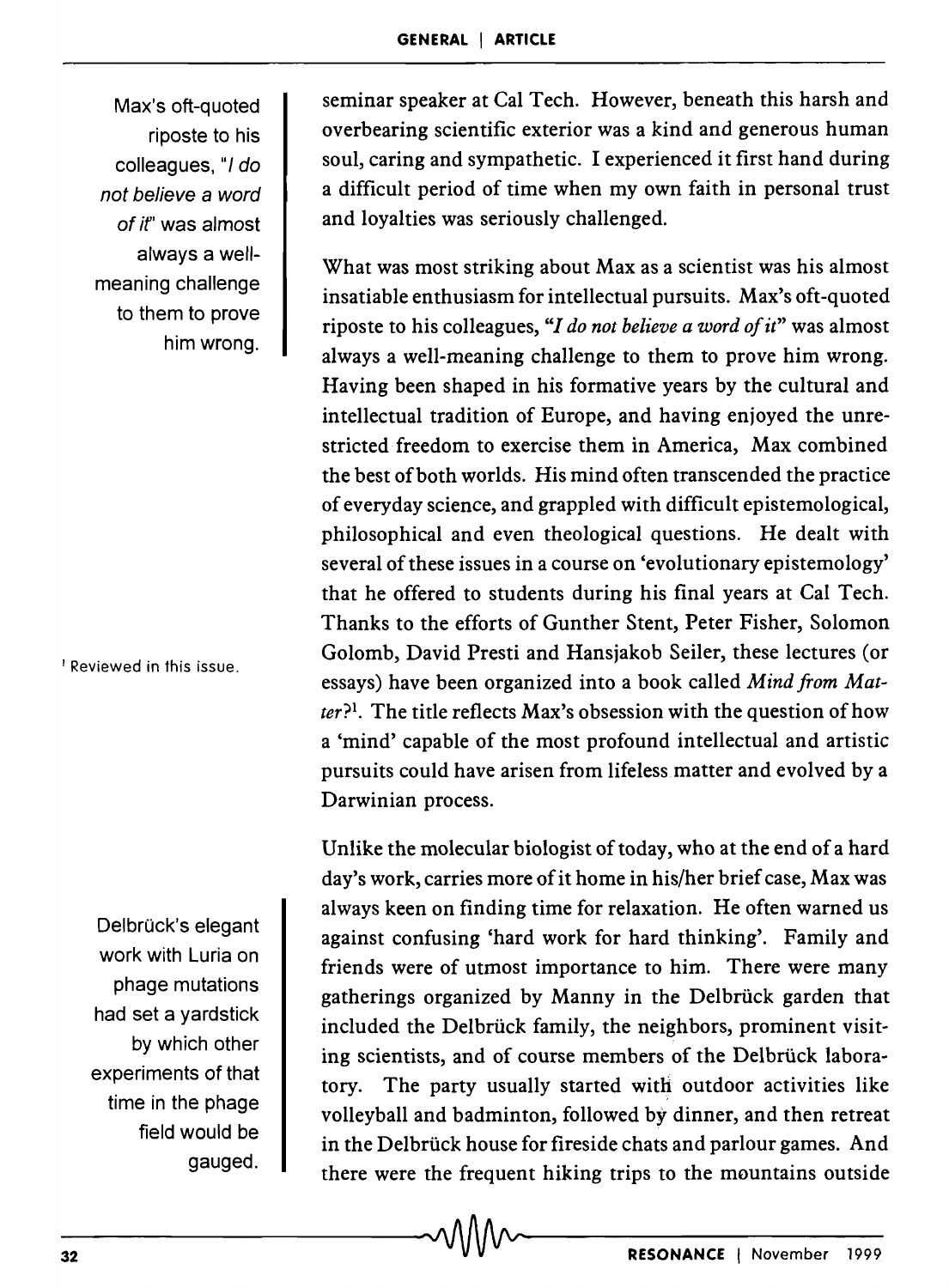Pasadena, and camping trips to the deserts of California that the Delbrücks could not live without. They had their own chosen campsites, rugged and pristine, the farthest possible from civilization. They organized long and arduous walks through difficult terrain properly named the 'death marches'. Being rather sedentary in my ways, I was not a particularly enthusiastic participant in these activities. I avoided the outings with the Delbrücks whenever I could, and was worn out by the few I could not escape from. Max never understood how anyone could shrink away from the pure joy of being liberated by the wildernessl

#### Box 1. Delbrück and Physics

Max Delbrück started his career with a problem in astronomy, relating to the so called 'novae' (stars which suddenly increase their brightness). But he was unhappy with having to scan through the relevant literature in English and also with the mathematics used by the astrophysicists, so he turned his attention to physics, and indeed spent time at some of the great centres such as Bristol, Gottingen, and Copenhagen. His thesis was on the quantum chemistry oflithium, but his best known contribution, which is still referred to in the textbooks as 'Delbriick scattering' came later in the field known as quantum electrodynamics.

The early 1930s saw acceptance of Dirac's concept of the vacuum as a sea of an infinite number of filled negative energy states, which were normally invisible. But the promotion of an electron to a positive energy state by a photon with enough energy (greater than 1.1 million electron volts) would leave behind an empty 'hole' which would behave as a positive charge. One consequence of this picture was that in principle, a quantum of light could be scattered, i.e. change its energy and momentum, by encountering just the electric field of a nucleus. The classical ideas of Maxwell would say that the electric fields of the light wave and that of the nucleus just add up without each affecting the other. So this is a purely quantum process, in which the light wave temporarily creates an electron and a hole, one of them gets scattered by the nucleus, and they then recombine to produce the scattered photon. The calculations were quite difficult to do using the methods available at that time, and the final answer showed that the process would be very weak in most cases. It is now history that Delbruck decided soon after to enter biology.

But the story has another twist. One of the trio who developed quantum electrodynamics much further in the late nineteen forties was Richard Feynman, Delbriick's colleague in the California Institute of Technology. Using Feynman's methods, a student can now calculate Delbriick scattering in an hour or less. But Feynman himself started taking great interest in biology towards the later phase of his career, and was a weekly visitor to Delbriick's lab. Apparently, he was able to make an important discovery but a few weeks later than another group. This prompted Delbriick to remark in a lecture given in Bangalore that one can't afford to work one day a week on an important problem, *"even lfone is Feynrnan".* But in any case quantum electrodynamics finally caught up with Delbriick!

*Rajaram Nityananda.* RRI, Bangalore, India.